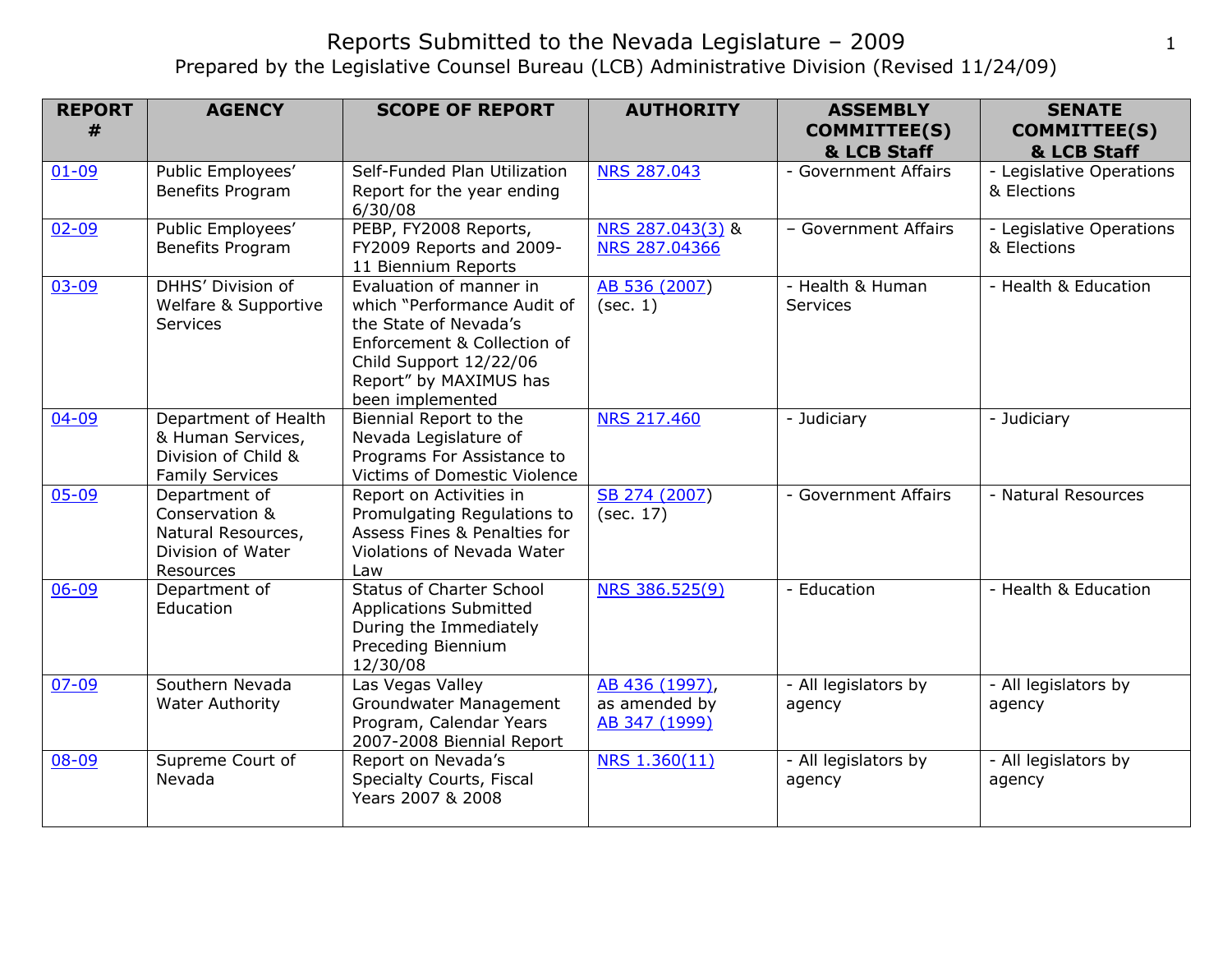### Reports Submitted to the Nevada Legislature - 2009 2001 Prepared by the Legislative Counsel Bureau (LCB) Administrative Division (Revised 11/24/09)

| <b>REPORT</b><br>#  | <b>AGENCY</b>                                      | <b>SCOPE OF REPORT</b>                                                                                                                                                                 | <b>AUTHORITY</b>                             | <b>ASSEMBLY</b><br><b>COMMITTEE(S)</b>                         | <b>SENATE</b><br><b>COMMITTEE(S)</b>         |
|---------------------|----------------------------------------------------|----------------------------------------------------------------------------------------------------------------------------------------------------------------------------------------|----------------------------------------------|----------------------------------------------------------------|----------------------------------------------|
|                     |                                                    |                                                                                                                                                                                        |                                              | & LCB Staff                                                    | & LCB Staff                                  |
| $09 - 09$<br>Part 1 | Department of<br>Transportation                    | - Transportation System<br>Project FY 2009-2019                                                                                                                                        | <b>NRS 408.203</b>                           | - Transportation, Chair                                        | - Transportation, Chair                      |
| Part 2              |                                                    | - Statewide Transportation<br>Improvement Program FY<br>2009-2012<br>- Annual Work Program FY<br>2009<br>- Short Range Element FY<br>2010-2011<br>- Long Range Element FY<br>2012-2018 |                                              | - Request copies from<br>Dennis Taylor, NDOT<br>$(888 - 7120)$ |                                              |
| $10 - 09$           | Nevada Academy of<br>Health                        | Nevada Health Scorecard                                                                                                                                                                | SB 171 (2007)                                | - Information                                                  |                                              |
| $11 - 09$           | Department of<br>Education                         | Progressive Discipline Plan<br><b>Implementation Report</b>                                                                                                                            | NRS 392.4644                                 | - Education                                                    | - Health & Education                         |
| $12 - 09$           | Nevada System of<br><b>Higher Education</b>        | Summer & Fall 2008,<br>Remedial/Developmental<br>Report                                                                                                                                | <b>NRS 396.548</b>                           | - Information                                                  |                                              |
| $13 - 09$           | <b>Public Utilities</b><br>Commission of<br>Nevada | <b>Excavation Damage Report</b>                                                                                                                                                        | SB 396 (2007)<br>(sec. 6)                    | - Health & Human<br><b>Services</b>                            | - Health & Education                         |
| $14 - 09$           | Department of Motor<br>Vehicles                    | Yearly Report of the Nevada<br>Advisory Board on<br>Automotive Affairs, Calendar<br>Year 2007 - 2008                                                                                   | $NRS$ 487.002(5)(d)                          | - Information                                                  |                                              |
| $15 - 09$           | Nevada Department of<br><b>Public Safety</b>       | Program Report - Nevada<br>Rider Motorcycle Safety<br>Program                                                                                                                          | <b>NRS 486.377</b>                           | - Transportation                                               | - Energy, Infrastructure<br>& Transportation |
| $16 - 09$           | The Standards                                      | Final Report - Study of the                                                                                                                                                            | SB 184 (2007)                                | - Link to report:                                              |                                              |
| Exec. Summ.         | Company                                            | Alignment of Student<br>Assignments to the<br>Academic Standards in the<br>State of Nevada                                                                                             | (sec. 26)                                    | http://www.leg.state.n<br>v.us/Division/Fiscal/                |                                              |
| $17 - 09$           | Department of<br>Education                         | Peer Mediation Program<br>Report. 12/31/08                                                                                                                                             | Funded through<br>AB 627 (2007)<br>(sec. 25) | - Research Library                                             |                                              |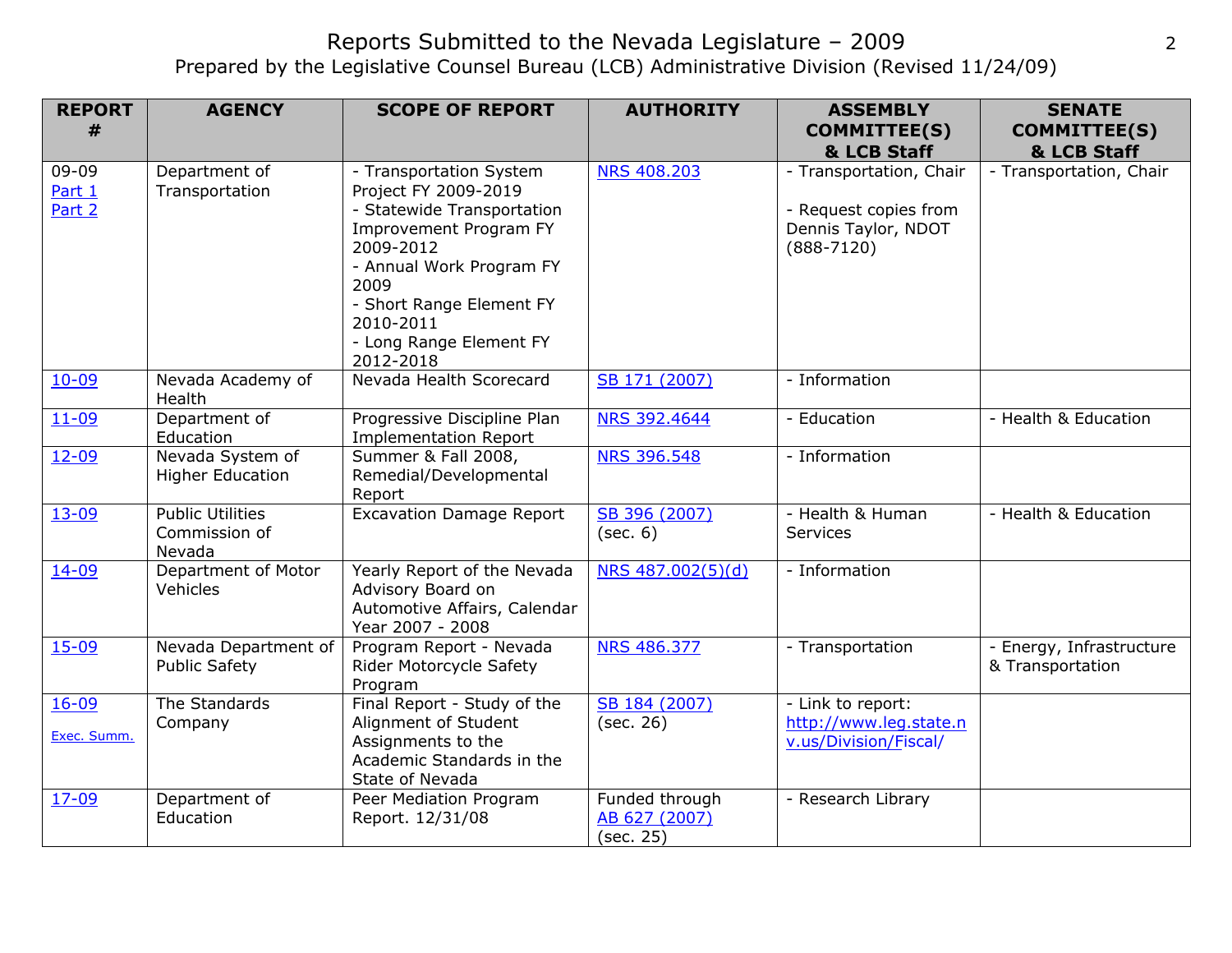# Reports Submitted to the Nevada Legislature - 2009 33 Prepared by the Legislative Counsel Bureau (LCB) Administrative Division (Revised 11/24/09)

| <b>REPORT</b><br># | <b>AGENCY</b>                                                                           | <b>SCOPE OF REPORT</b>                                                                                                               | <b>AUTHORITY</b>   | <b>ASSEMBLY</b><br><b>COMMITTEE(S)</b><br>& LCB Staff                                                                                                               | <b>SENATE</b><br>COMMITTEE(S)<br>& LCB Staff                   |
|--------------------|-----------------------------------------------------------------------------------------|--------------------------------------------------------------------------------------------------------------------------------------|--------------------|---------------------------------------------------------------------------------------------------------------------------------------------------------------------|----------------------------------------------------------------|
| 18-09              | Department of<br>Administration,<br>Division of Building &<br>Grounds                   | Report of Capital<br>Improvements                                                                                                    | <b>NRS 331.093</b> | - Government Affairs                                                                                                                                                | - Government Affairs                                           |
| 19-09              | Legislative Counsel<br>Bureau, Legislative<br>Auditor                                   | School Districts Selected for<br>Review in 2010                                                                                      | <b>NRS 387.613</b> | - Education<br>- Ways & Means                                                                                                                                       | - Health & Education                                           |
| $20 - 09$          | Secretary of State                                                                      | 2008 General Election<br>Report                                                                                                      | NRS 293.4695       | - Elections, Procedures,<br><b>Ethics &amp; Constitutional</b><br>Amendments, Chair &<br>Vice Chair                                                                 | - Legislative Operations<br>& Elections, Chair &<br>Vice Chair |
| $21 - 09$          | Supreme Court of<br>Nevada,<br>Administrative Office<br>of the Courts                   | Annual Report of the Nevada<br>Judiciary, FY 2008                                                                                    | <b>NRS 1.360</b>   | - All Assembly by<br>Agency<br>- Link to report:<br>http://www.nevadajudiciary.<br>us/index.php/view-<br>documents-and-<br>forms.html?func=startdown&<br>$id = 688$ | - All Senate by Agency                                         |
| $22 - 09$          | Department of<br>Conservation &<br>Natural Resources,<br>Division of Water<br>Resources | Water Planning Section,<br>2007-2008                                                                                                 | NRS 540.041(4)     | - Natural Resources,<br>Agriculture & Mining                                                                                                                        | - Natural Resources                                            |
| $23 - 09$          | <b>Public Utilities</b><br>Commission of<br>Nevada                                      | <b>Energy Efficiency Report</b>                                                                                                      | NRS 704.7825(5)    | - Commerce & Labor                                                                                                                                                  | - Energy, Infrastructure<br>& Transportation                   |
| $24 - 09$          | Department of<br>Conservation &<br>Natural Resources,<br>Division of State<br>Lands     | Public Lands Planning &<br>Policy Development<br>Activities of the Nevada<br>Division of State Lands, A<br>Report to the Legislature | NRS 321.7355(3)    | - Natural Resources,<br>Agriculture & Mining                                                                                                                        | - Natural Resources                                            |
| $25 - 09$          | State of Nevada,<br>Nevada Consumer<br><b>Affairs Division</b>                          | FY 2008 Annual Sellers of<br>Travel Recovery Fund Report                                                                             | NRS 598.372(1)     | - Commerce & Labor                                                                                                                                                  | - Commerce & Labor                                             |
| $26 - 09$          | <b>Gaming Control Board</b>                                                             | Legislative Report on<br>Nonrestricted Gaming<br>Licenses                                                                            | NRS 463.120(5)     | - Judiciary                                                                                                                                                         | - Judiciary                                                    |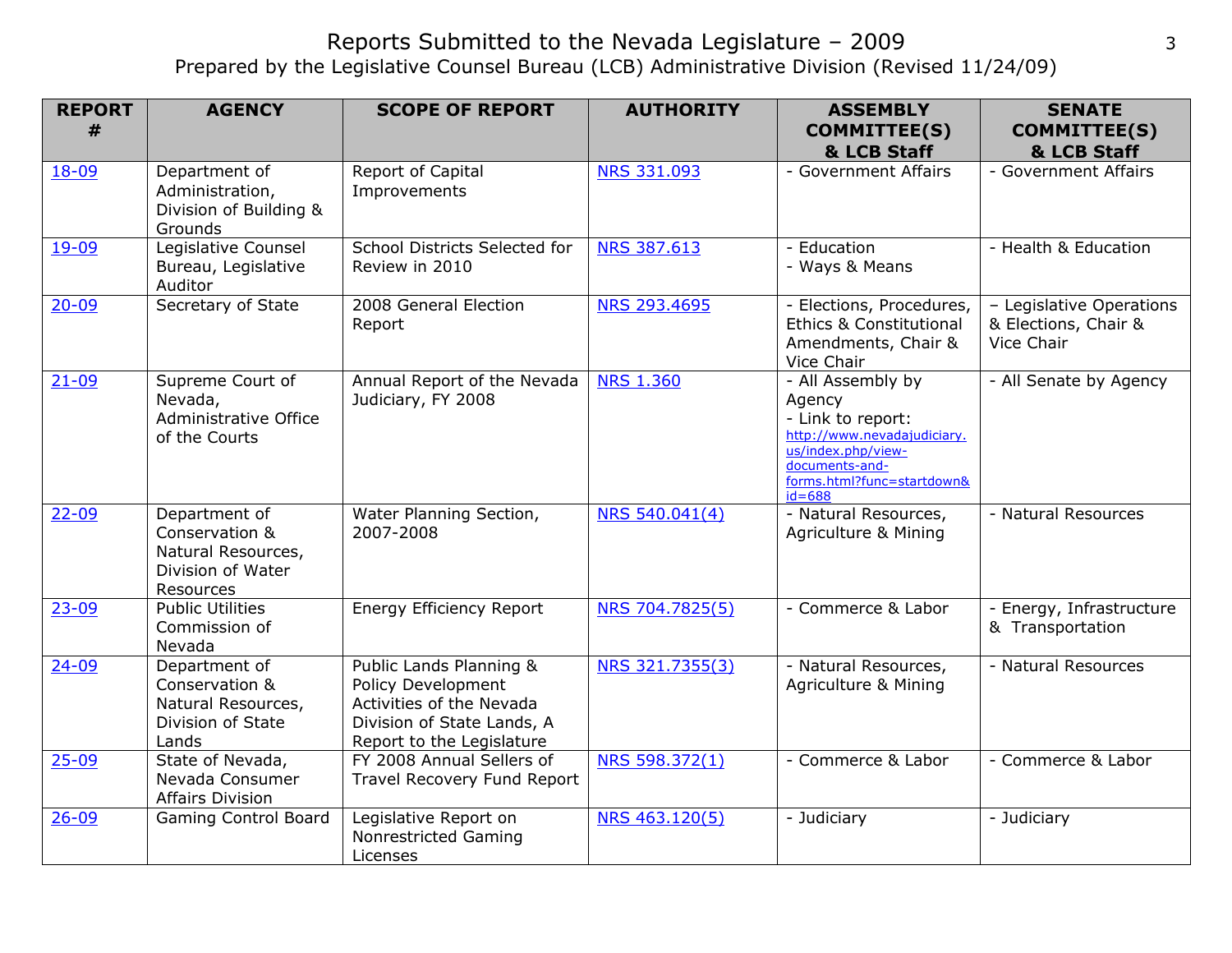# Reports Submitted to the Nevada Legislature - 2009 44 Prepared by the Legislative Counsel Bureau (LCB) Administrative Division (Revised 11/24/09)

| <b>REPORT</b><br># | <b>AGENCY</b>                                                                  | <b>SCOPE OF REPORT</b>                                                                                                                               | <b>AUTHORITY</b>                                                                 | <b>ASSEMBLY</b><br><b>COMMITTEE(S)</b><br>& LCB Staff | <b>SENATE</b><br><b>COMMITTEE(S)</b><br>& LCB Staff |
|--------------------|--------------------------------------------------------------------------------|------------------------------------------------------------------------------------------------------------------------------------------------------|----------------------------------------------------------------------------------|-------------------------------------------------------|-----------------------------------------------------|
| $27 - 09$          | Nevada Council for the<br>Prevention of<br><b>Domestic Violence</b>            | 2008 Biennial Report                                                                                                                                 | NRS 228.490(2)                                                                   | - Government Affairs                                  | - Government Affairs                                |
| $28 - 09$          | Department of<br>Administration                                                | Summary of Agencies'<br>Report on Internal Controls                                                                                                  | NRS 353A.025(4)                                                                  | - Ways & Means<br>- Government Affairs                | - Finance<br>- Government Affairs                   |
| 29-09              | Nevada Department of<br>Transportation                                         | State Highway Preservation<br>Report, DRAFT, Executive<br>Summary, February 2009                                                                     | NRS 408.203(3)                                                                   | - Transportation                                      | - Energy, Infrastructure<br>& Transportation        |
| $30 - 09$          | Department of<br>Education, Parental<br><b>Involvement Advisory</b><br>Council | Final Report to the<br>Legislative Committee on<br>Education, Report of the<br>Advisory Council for Parental<br>Involvement, 2/1/2009                | NRS 385.620(10)                                                                  | - Education                                           | - Health & Education                                |
| $31 - 09$          | Office of the<br>Governor, Consumer<br><b>Health Assistance</b>                | 2008 Executive Report                                                                                                                                | <b>NRS 223.580</b>                                                               | - Government Affairs                                  | - Government Affairs                                |
| $32 - 09$          | Nevada Department of<br>Public Safety, Records<br>& Technology Division        | 2008 Protection Orders<br>Report                                                                                                                     | NRS 179A.350(4)                                                                  | - Judiciary                                           | - Judiciary                                         |
| $33 - 09$          | Nevada Division of<br>Insurance                                                | Report on the Nevada<br><b>Insurance Market</b>                                                                                                      | NRS 679B.410(3)                                                                  | - Commerce & Labor                                    | - Commerce & Labor                                  |
| 34-09              | <b>Clark County School</b><br>District, Board of<br><b>School Trustees</b>     | Final Report of<br>Implementation of<br>Recommendations in MGT of<br>America's Financial<br>Management Review of the<br>Clark County School District | NRS 387.639(1)                                                                   | - Ways & Means                                        | - Finance                                           |
| $35 - 09$          | Department of Wildlife                                                         | 4458 Obligated Reserve<br><b>Budget &amp; Program Summary</b><br>for FY 2007-2008                                                                    | NRS 501.331(2)<br><b>NRS 502.298</b><br><b>NRS 502.324</b><br><b>NRS 504.175</b> | - Natural Resources,<br>Agriculture & Mining          | - Natural Resources                                 |
| $36 - 09$          | Department of<br>Transportation                                                | Report to the 2009<br>Legislature                                                                                                                    | NRS 408.203(3)                                                                   | - Transportation                                      | - Energy, Infrastructure<br>& Transportation        |
| $37 - 09$          | Nevada Department of<br>Health & Human<br><b>Services</b>                      | Revolving Account to<br>Support Programs for the<br>Prevention & Treatment of<br>Problem Gambling, Annual<br>Report, January 2009                    | NRS 458A.090(4)                                                                  | - Judiciary                                           | - Health & Education                                |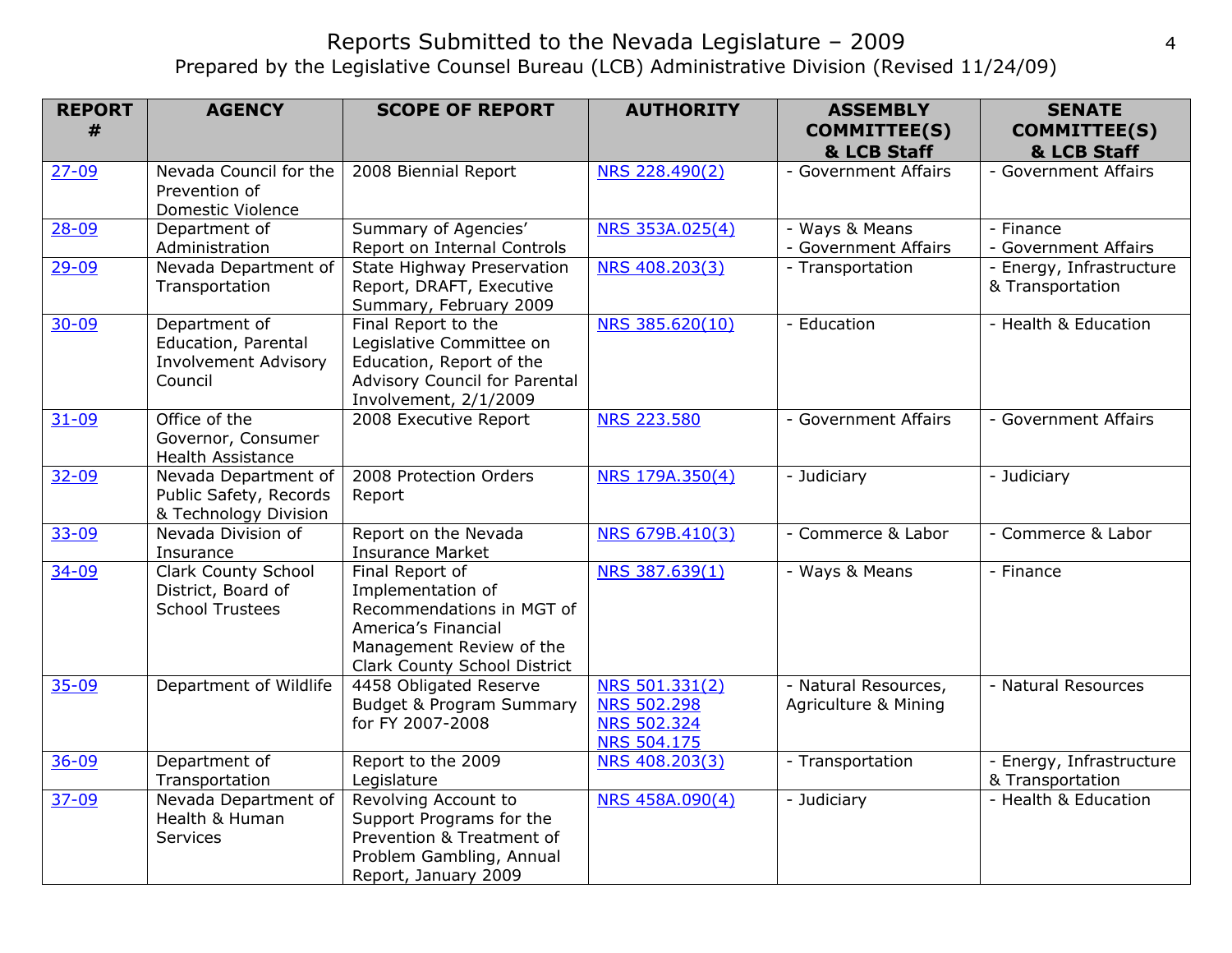# Reports Submitted to the Nevada Legislature - 2009 Shares Assembly Prepared by the Legislative Counsel Bureau (LCB) Administrative Division (Revised 11/24/09)

| <b>REPORT</b><br># | <b>AGENCY</b>                                                                                                                             | <b>SCOPE OF REPORT</b>                                                                                                                          | <b>AUTHORITY</b>           | <b>ASSEMBLY</b><br><b>COMMITTEE(S)</b><br>& LCB Staff | <b>SENATE</b><br>COMMITTEE(S)<br>& LCB Staff |
|--------------------|-------------------------------------------------------------------------------------------------------------------------------------------|-------------------------------------------------------------------------------------------------------------------------------------------------|----------------------------|-------------------------------------------------------|----------------------------------------------|
| $38 - 09$          | Department of<br>Conservation &<br>Natural Resources,<br>Division of<br>Environmental<br>Protection                                       | Nevada Statewide<br><b>Greenhouse Gas Emissions</b><br>Inventory & Projections,<br>1990-2020, Updated -<br>December 2008                        | <b>NRS 445B.380</b>        | -Natural Resources,<br>Agriculture & Mining           | - Natural Resources                          |
| 39-09              | Department of<br>Conservation &<br>Natural Resources,<br>Nevada Division of<br>Environmental<br>Protection, Bureau of<br>Waste Management | 2009 Recycling & Waste<br><b>Reduction Report</b>                                                                                               | <b>NRS 444A.070</b>        | - Natural Resources,<br>Agriculture & Mining          | - Natural Resources                          |
| $40 - 09$          | Southern Nevada<br><b>Enterprise Community</b><br>(SNEC) Advisory<br>Board                                                                | Chronology of SNEC<br><b>Advisory Board Activity</b>                                                                                            | SB 352 (2007)<br>(sec. 14) | - Government Affairs                                  | - Government Affairs                         |
| $41 - 09$          | Nevada System of<br><b>Higher Education</b>                                                                                               | Planning Report 2009-2012                                                                                                                       | <b>NRS 396.505</b>         | - Education                                           | - Health & Education                         |
| $42 - 09$          | Nevada Commission<br>on Nuclear Projects                                                                                                  | Report & Recommendations                                                                                                                        | <b>NRS 459.0092</b>        | - Natural Resources,<br>Agriculture & Mining          | - Natural Resources                          |
| $43 - 09$          | Nevada System of<br><b>Higher Education</b>                                                                                               | Financial Statements,<br>June 30, 2008 and 2007                                                                                                 | NRS 396.4355               | - Education                                           | - Health & Education                         |
| $44 - 09$          | City of Henderson,<br>Nevada                                                                                                              | Notes to Financial<br>Statements for the Year<br>Ended June 30, 2008                                                                            | <b>NRS 354.5947</b>        | - Research Library                                    | - Research Library                           |
| $45 - 09$          | Department of<br>Business & Industry,<br>Nevada Consumer<br><b>Affairs Division</b>                                                       | <b>Annual Report Concerning</b><br>Garages, Garagemen and<br><b>Body Shops</b>                                                                  | <b>NRS 597.5706</b>        | - Commerce & Labor                                    | - Commerce & Labor                           |
| $46 - 09$          | <b>Clark County School</b><br>District, Clark County,<br>City of Las Vegas                                                                | Consensus Report to the<br>Nevada Legislature on the<br><b>Broadcast of Clark County</b><br>School Board Meetings on<br><b>Local Television</b> | AB 267 (2007)<br>(sec. 2)  | - Education                                           | - Health & Education                         |
| 47-09              | Department of<br>Taxation                                                                                                                 | Biennial Report, January<br>2009                                                                                                                | <b>NRS 360.105</b>         | - Taxation                                            | - Taxation                                   |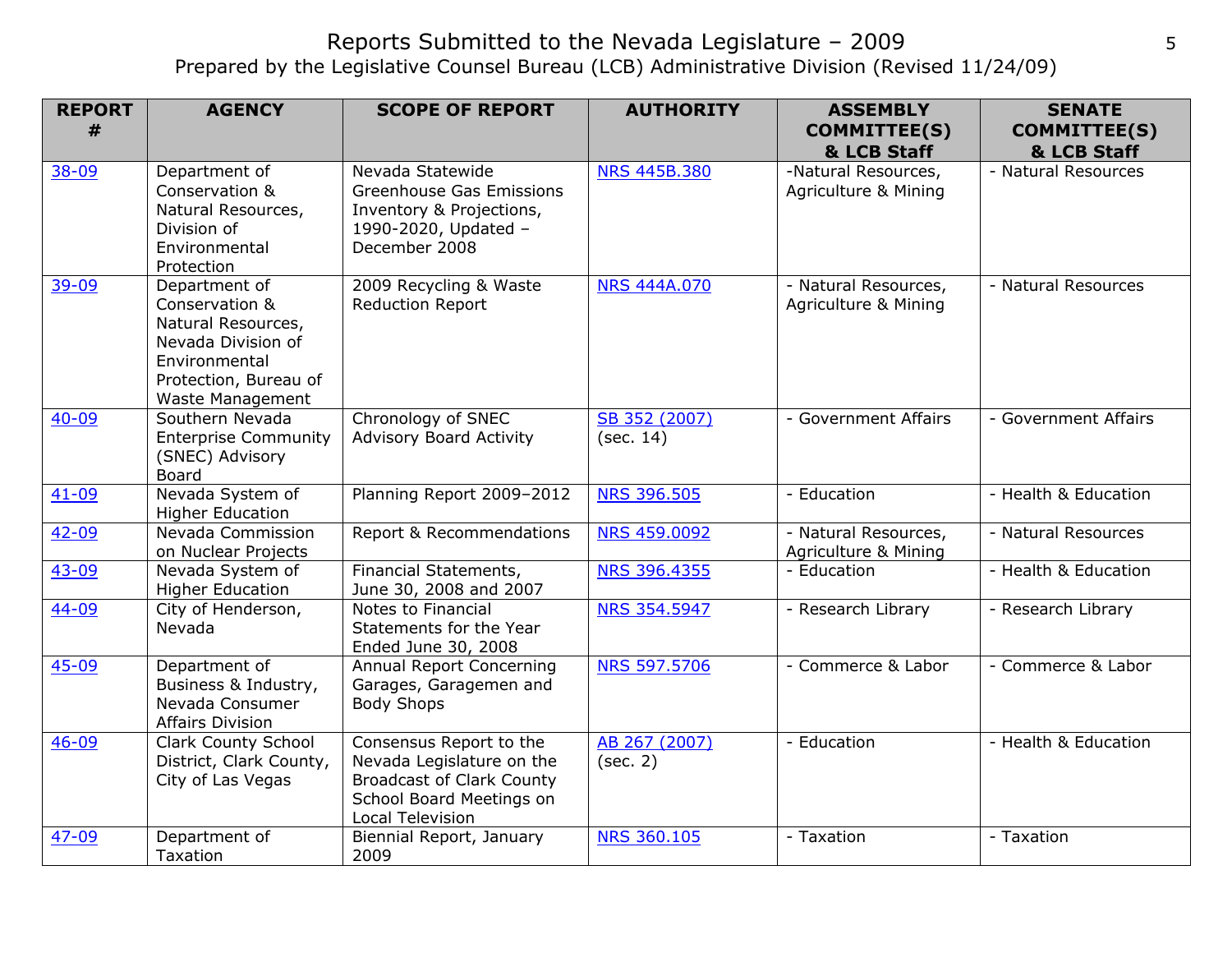### Reports Submitted to the Nevada Legislature - 2009 https://www.com/2009/https://www.com/2009/https://www.com/20 Prepared by the Legislative Counsel Bureau (LCB) Administrative Division (Revised 11/24/09)

| <b>REPORT</b><br># | <b>AGENCY</b>                                                                                                                                 | <b>SCOPE OF REPORT</b>                                                                                         | <b>AUTHORITY</b>                | <b>ASSEMBLY</b><br><b>COMMITTEE(S)</b><br>& LCB Staff           | <b>SENATE</b><br><b>COMMITTEE(S)</b><br>& LCB Staff        |
|--------------------|-----------------------------------------------------------------------------------------------------------------------------------------------|----------------------------------------------------------------------------------------------------------------|---------------------------------|-----------------------------------------------------------------|------------------------------------------------------------|
| 48-09              | Public Employees'<br><b>Benefits Program</b>                                                                                                  | Public Employees' Benefits<br>Program, FY 2008 Reports,<br>FY 2009 Reports, 2009-11<br><b>Biennium Reports</b> | NRS 287.043(3)<br>NRS 287.04366 | - Ways & Means (by<br>LCB Fiscal Staff)<br>- Government Affairs | - Finance (by LCB Fiscal<br>Staff)<br>- Government Affairs |
| 49-09              | Public Employees'<br><b>Benefits Program</b>                                                                                                  | Self-Funded Plan Utilization<br>Report for the year ending<br>June 30, 2008                                    | NRS 287.043(3)<br>NRS 287.04366 | - Ways & Means (by<br>LCB Fiscal Staff)<br>- Government Affairs | - Finance (by LCB Fiscal<br>Staff)<br>- Government Affairs |
| $50 - 09$          | Las Vegas Justice<br>Court, by Chief Judge<br>Ann E. Zimmerman                                                                                | Clark County Neighborhood<br>Justice Center, Annual<br>Progress Report FY 2008                                 | NRS 244.1607                    | - Government Affairs                                            | - Government Affairs                                       |
| $51 - 09$          | Department of Health<br>& Human Services,<br><b>Health Division</b>                                                                           | Bureau of Health Care<br>Quality & Compliance, for<br>2007-2008                                                | NRS 449.160(4)                  | - Health & Human<br>Services                                    | - Health & Education                                       |
| $52 - 09$          | Office of the Attorney<br>General, Nevada State<br>Children's Advocate,<br>Nevada Clearinghouse<br>for Missing &<br><b>Exploited Children</b> | Annual Report, Missing<br>Children in Nevada 2008,<br>January 31, 2009                                         | <b>NRS 432.180</b>              | - Health & Human<br><b>Services</b>                             | - Health & Education                                       |
| $53 - 09$          | Department of<br>Information<br>Technology                                                                                                    | <b>Confidential Document List</b>                                                                              | <b>NRS 242.105</b>              | - Government Affairs                                            | - Government Affairs                                       |
| $54 - 09$          | Nevada State Board of<br><b>Medical Examiners</b>                                                                                             | <b>Biennial Statistical Report</b>                                                                             | NRS 630.130(2)                  | - Commerce & Labor                                              | - Commerce & Labor                                         |
| $55 - 09$          | Board of Osteopathic<br>Medicine                                                                                                              | <b>Biennial Statistical Report</b>                                                                             | <b>NRS 633.286</b>              | - Commerce & Labor                                              | - Commerce & Labor                                         |
| $56 - 09$          | Department of<br>Business & Industry,<br><b>Housing Division</b>                                                                              | <b>Annual Housing Progress</b><br>Report                                                                       | <b>NRS 278.235</b>              | - Government Affairs                                            | - Government Affairs                                       |
| $57 - 09$          | The Davidson<br>Academy of Nevada<br>Governing Board                                                                                          | NRS 392A.100(5) Report                                                                                         | NRS 392A.100(5)                 | - Education                                                     | - Health & Education                                       |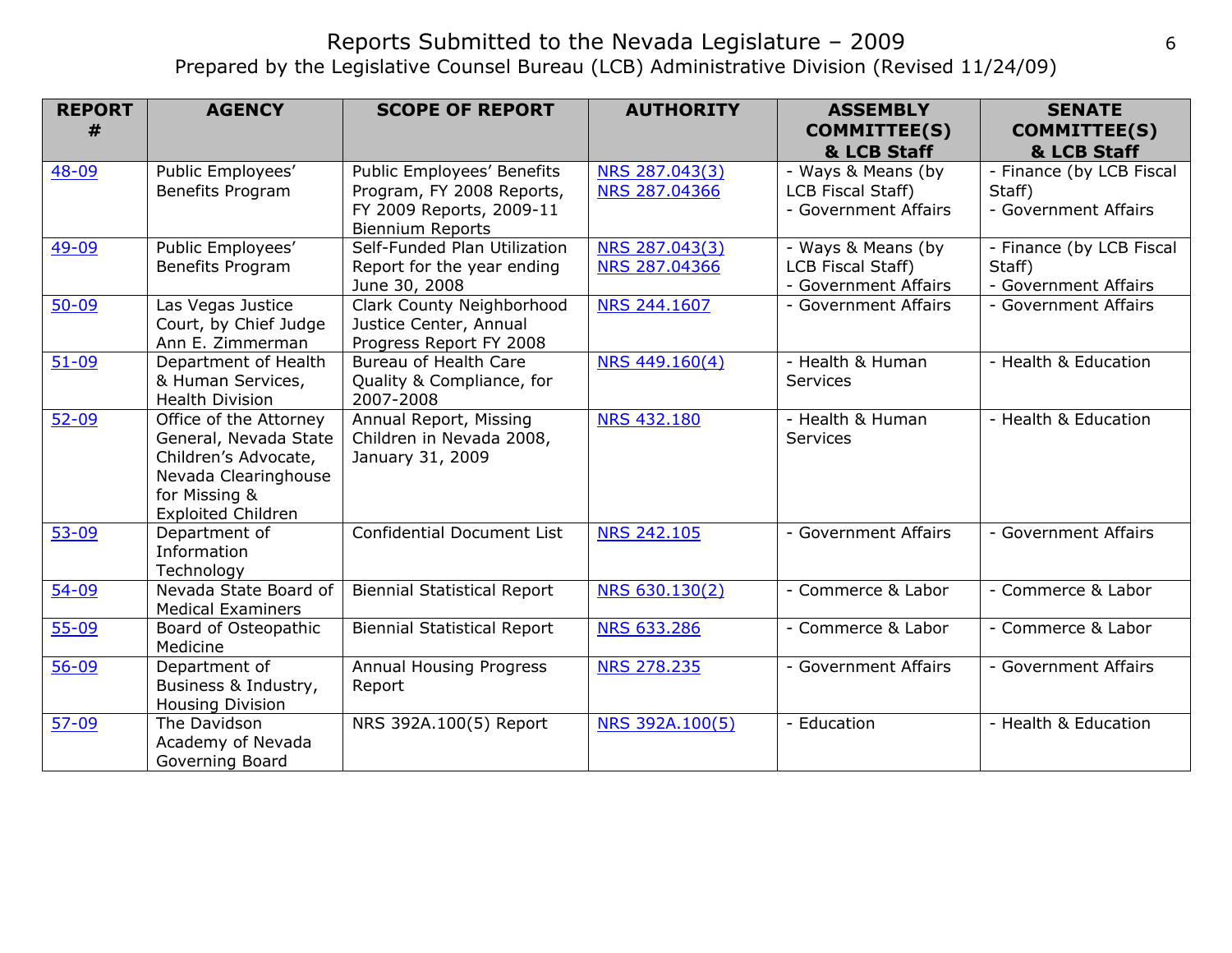# Reports Submitted to the Nevada Legislature - 2009 7 Prepared by the Legislative Counsel Bureau (LCB) Administrative Division (Revised 11/24/09)

| <b>REPORT</b><br># | <b>AGENCY</b>                                                                                                         | <b>SCOPE OF REPORT</b>                                                                                                                                                         | <b>AUTHORITY</b>                        | <b>ASSEMBLY</b><br><b>COMMITTEE(S)</b><br>& LCB Staff                                                                                      | <b>SENATE</b><br><b>COMMITTEE(S)</b><br>& LCB Staff |
|--------------------|-----------------------------------------------------------------------------------------------------------------------|--------------------------------------------------------------------------------------------------------------------------------------------------------------------------------|-----------------------------------------|--------------------------------------------------------------------------------------------------------------------------------------------|-----------------------------------------------------|
| $58 - 09$          | Department of<br>Business & Industry,<br>Division of Industrial<br>Relations, Workers'<br><b>Compensation Section</b> | Report of Compliance Audits                                                                                                                                                    | NRS 616B.003(4)                         | - Commerce & Labor,<br>Chair<br>- Request further<br>information from<br>L. Tom Czehowski,<br>Acting Administrator,<br>DIR, (702) 486-9020 | - Commerce & Labor,<br>Chair                        |
| $59 - 09$          | Committee on<br><b>Domestic Violence</b>                                                                              | <b>Biennial Report</b>                                                                                                                                                         | NRS 228.470(2)(e)                       | - Government Affairs                                                                                                                       | - Government Affairs                                |
| $60 - 09$          | Nevada State Board of<br><b>Athletic Trainers</b>                                                                     | Final Report of Findings &<br>Recommendations                                                                                                                                  | S.B. 47 (2005)<br>(sec. 2, subsec. 10b) | - Commerce & Labor                                                                                                                         | - Commerce & Labor                                  |
| $61 - 09$          | Department of<br>Employment, Training<br>& Rehabilitation                                                             | Report on the Nevada State<br>Use Program                                                                                                                                      | S.B. 140 (2007)<br>(sec. 4)             | - Government Affairs                                                                                                                       | - Government Affairs                                |
| 62-09              | Department of Health<br>& Human Services,<br><b>Health Division</b>                                                   | Fitness & Wellness Council<br>Annual Report, 2009<br>Legislative Session                                                                                                       | <b>NRS 439.524</b>                      | - Health & Human<br>Services                                                                                                               | - Health & Education                                |
| 63-09              | Department of Health<br>& Human Services,<br><b>Health Division</b>                                                   | Report to the 75 <sup>th</sup> Session,<br>"Encouraging development<br>of a coordinated<br>collaboration among<br>agencies that provide<br>nutrition education to<br>Nevadans" | S.C.R. 27 (2007)                        | - Health & Human<br><b>Services</b>                                                                                                        | - Health & Education                                |
| 64-09              | Department of Health<br>& Human Services,<br>Division for Aging<br>Services                                           | <b>Independent Living Grants</b><br>FY 2008 Annual Report                                                                                                                      | NRS 439.630(3)(f)                       | - Health & Human<br>Services                                                                                                               | - Health & Education                                |
| $65 - 09$          | Neighborhood<br><b>Mediation Center</b><br>(NMC)                                                                      | Annual Report, July 1, 2007<br>to June 30, 2008<br>Quarterly Report, October 1-<br>December 31, 2008                                                                           | NRS 244.1607(5)                         | - Research Library                                                                                                                         |                                                     |
| 66-09              | Office of the Secretary<br>of State                                                                                   | The Registry of Advance<br>Directives for Health Care,<br>Nevada's Living Will Lockbox                                                                                         | AB 158 (2007)<br>(sec. 16)              | - Health & Human<br>Services                                                                                                               | - Health & Education                                |
| 67-09              | University of Nevada,<br>Reno Police Services                                                                         | <b>Biennial Legislative Security</b><br>Report                                                                                                                                 | <b>NRS 396.329</b>                      | - Research Library                                                                                                                         |                                                     |